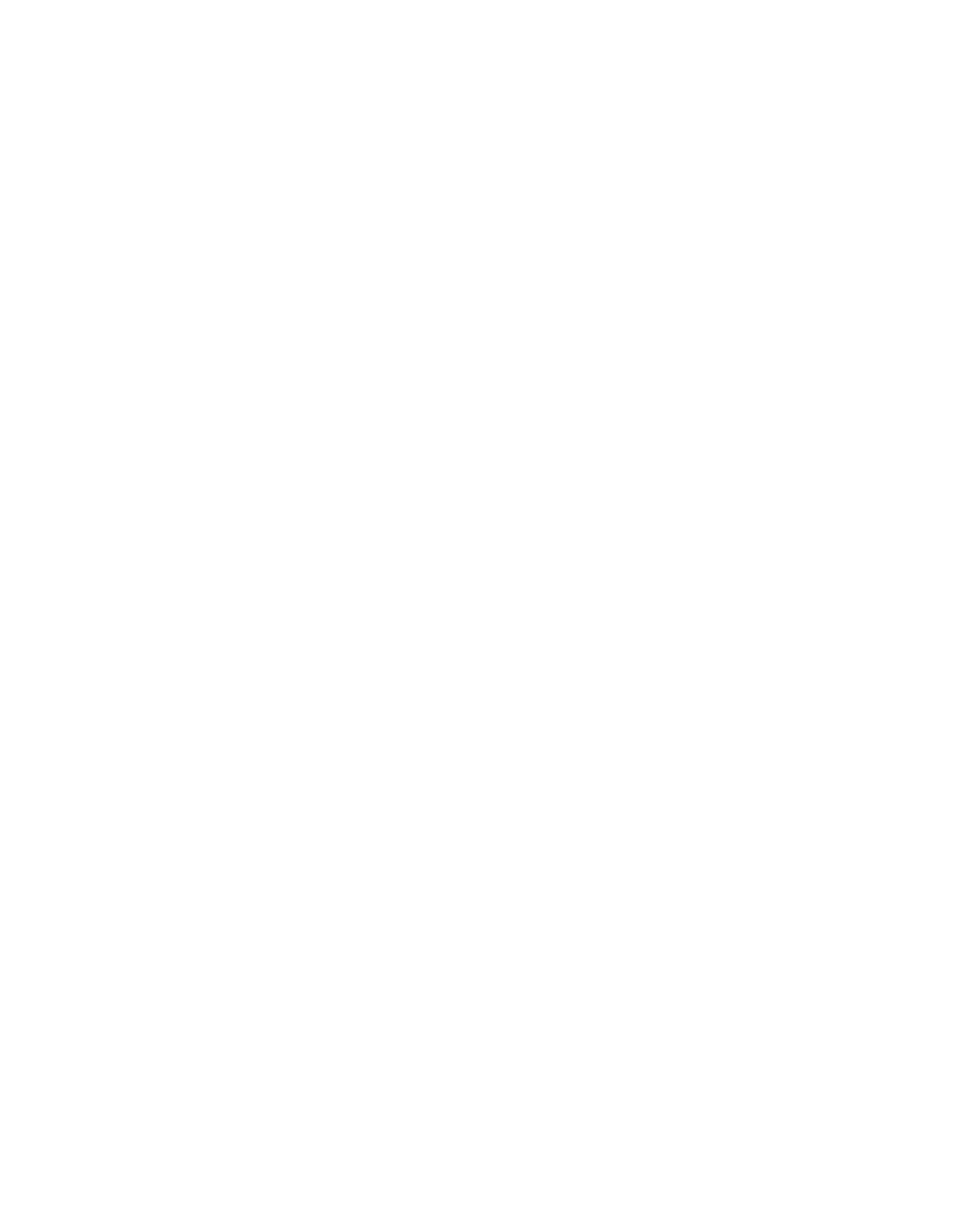## **BURKE, Justice.**

[¶1] Appellant, Francis Xavier Guerrero, challenges his conviction of felony larceny in violation of Wyo. Stat. Ann. § 6-3-402(a). He claims the district court erroneously instructed the jury on the elements of larceny. He also contends that the evidence presented at trial was insufficient to support his conviction. We conclude the evidence was insufficient to sustain the conviction and, accordingly, reverse.

## *ISSUES*

[¶2] Appellant raises the following issues:

- 1. Was the jury properly instructed on the elements of felony larceny?
- 2. Was there sufficient evidence to support the conviction of felony larceny?

The State presents the issues as follows:

- 1. Did the district court commit plain error when it omitted the phrase "took and carried away" from the jury instruction setting out the elements of larceny?
- 2. Did the prosecution produce sufficient evidence of caption and asportation to sustain Guerrero's larceny conviction beyond a reasonable doubt?

# *FACTS*

[¶3] Appellant was employed as a server at the Tortilla Factory restaurant in Cheyenne from August, 2006 to November, 2008. Servers at the restaurant are required to use the restaurant's computers to enter food orders and generate customer checks. Each server uses a unique two-digit code to log into the computers' cashier program, which keeps track of a server's total amount of sales, number of food items sold, voided orders, and discounts issued during a shift. Discounted and voided orders must be approved by a restaurant manager and entered into the computer using a manager's five-digit code. Because the computers do not hold cash, Appellant and the other servers at the restaurant were required to hold money received from cash-paying customers until the end of a shift. When a server's shift was over, the server would print out an individualized server report from the restaurant's computer system and turn over an amount of cash, checks, and credit card receipts equaling the server's total amount of sales, less any voids and discounts, as reflected on the server report.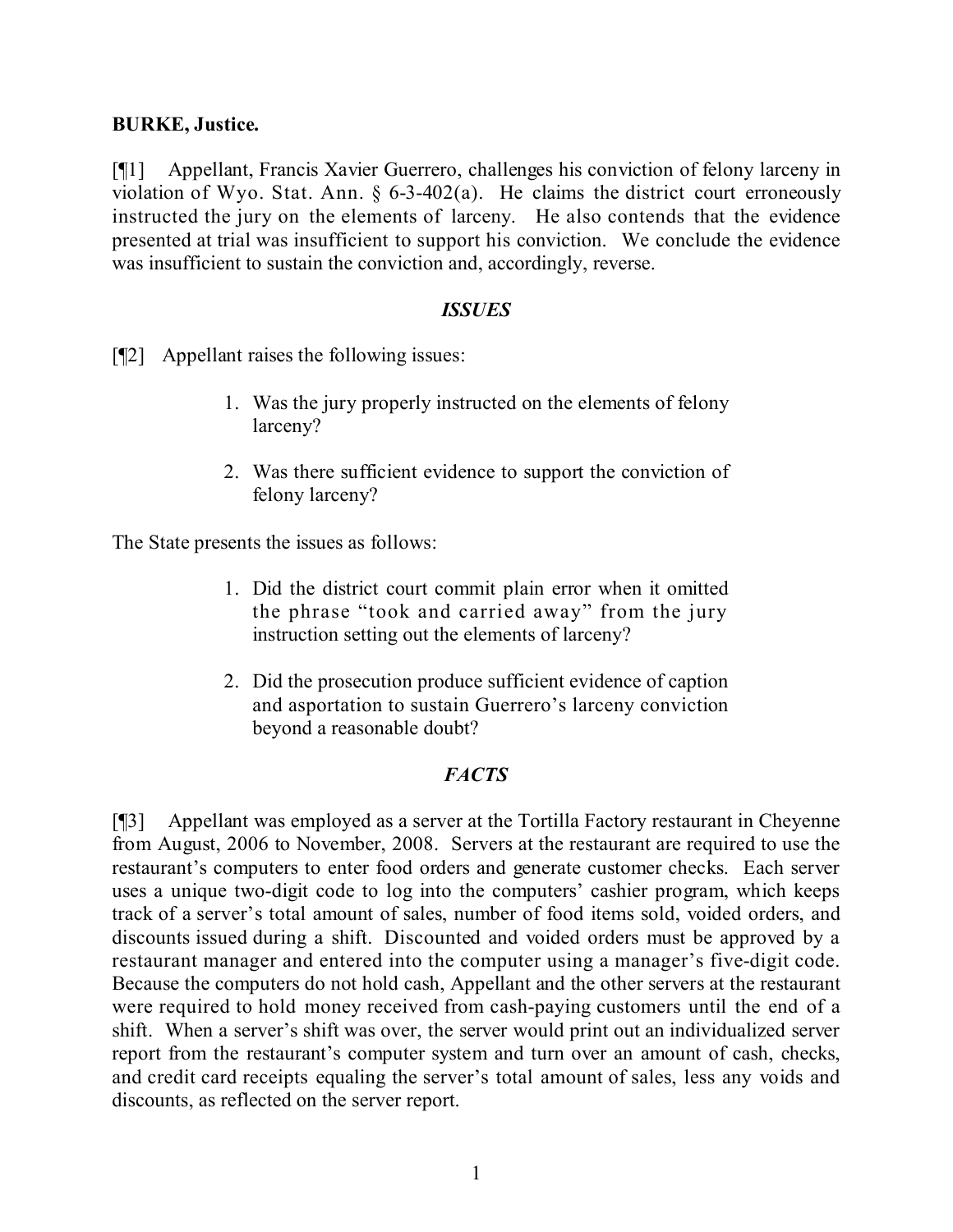[¶4] On November 14, 2008, as Appellant was logging into the restaurant computer's cashier program, another employee at the Tortilla Factory observed Appellant enter a four- or five-digit code into the program, which was represented by four or five asterisks on the computer screen. This attracted the employee's notice because all of the servers at the restaurant were identified by two-digit codes, and only restaurant managers logged into the computer using five-digit codes. When Appellant saw the employee standing behind him, he cleared the transaction and positioned himself so that the employee could no longer see the screen.

[¶5] On the following day, the employee described the incident to her supervisor, Isabell Tapia, who managed the restaurant with her brothers, Sam and Martin Tapia. At the end of the day, when Appellant handed in his server report, Ms. Tapia noticed an abnormally large number of voids and discounts on the report. Seven other servers worked on November 15, and twenty-three orders were voided that day. Appellant's server report indicated that he had voided nineteen of those orders. Similarly, a total of thirty-seven discounts were entered that day, and thirty-four were attributed to Appellant. Ms. Tapia had been the only manager on duty during Appellant's shift, and she had not approved any of Appellant's voids or discounts.

[¶6] After noticing the large number of voids and discounts, Ms. Tapia retrieved Appellant's server reports for the entire week, all of which showed voids and discounts that had not been approved by Ms. Tapia, who had been the manager on duty during Appellant's shifts. Later that evening, Ms. Tapia told her parents, the owners of the Tortilla Factory, about the activity on Appellant's server reports. On the following day, Sam and Martin Tapia accessed historical records of Appellant's server reports and discovered that significantly more voids and discounts had been attributed to Appellant than to all of the other servers combined. The inordinate number of voids and discounts had apparently gone unnoticed for over two years during Appellant's employment as a server at the restaurant, despite the fact that the restaurant managers carefully scrutinized the server reports of other employees during the same period. The server records indicated that Appellant had used Sam's manager code to enter voids and discounts on days when Sam was not working.

[¶7] The Tapias subsequently contacted law enforcement. Following an investigation, the State filed an Information charging Appellant with felony larceny under Wyo. Stat. Ann. § 6-3-402(a) (LexisNexis 2007). The Information alleged that Appellant "[d]id unlawfully steal, take and carry, lead or drive away property of another with intent to deprive the owner or lawful possessor, and the value of the property is one thousand dollars (\$1,000.00) [o]r more, to wit: did unlawfully take money, the property of the Tortilla Factory with intent to deprive Tortilla Factory . . . ."

[¶8] In preparation for trial, the State and the defense submitted proposed jury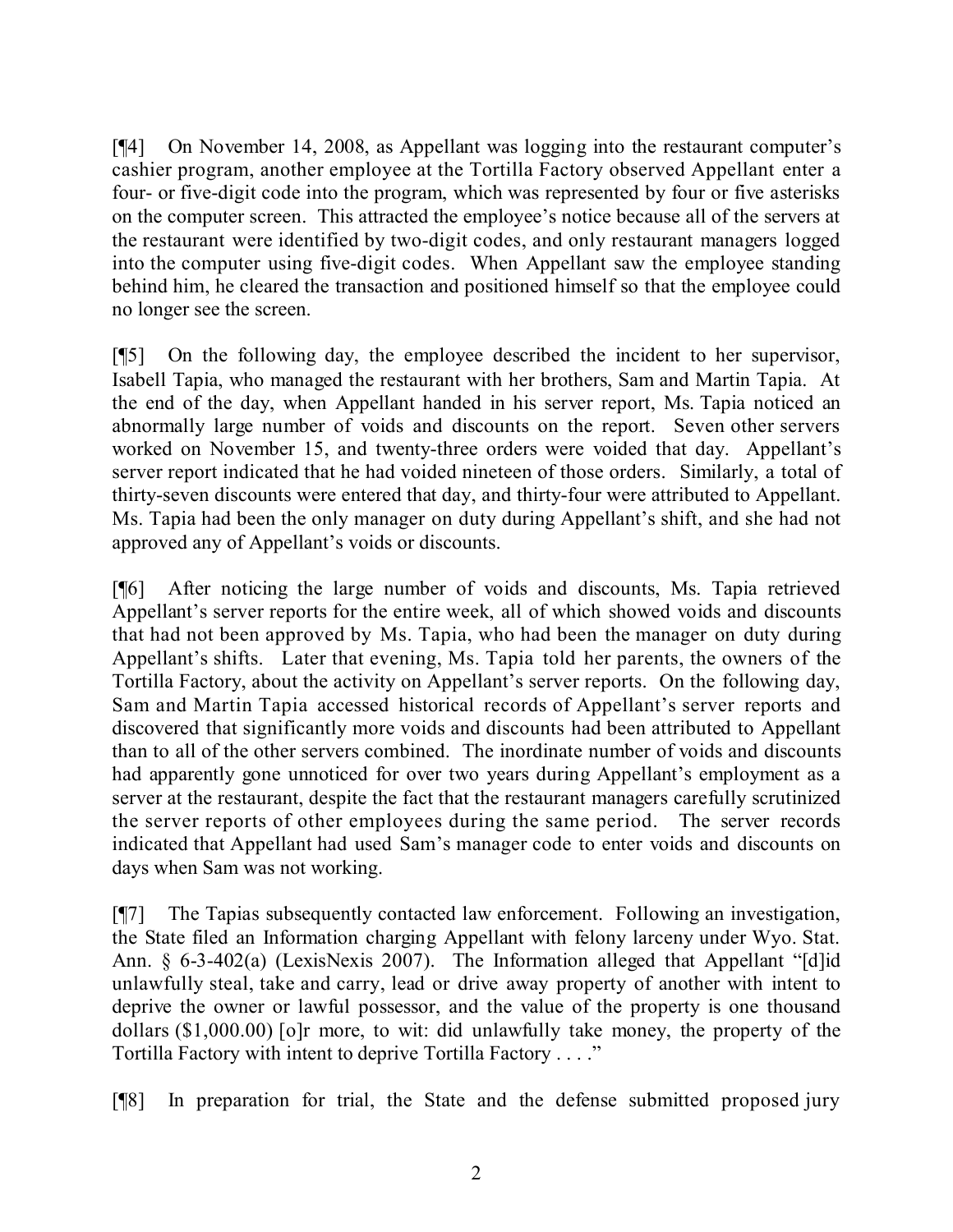instructions setting forth the elements of larceny. Appellant proposed that the jury be required to find that he "[s]tole, took and carried, led or drove away" property of another with intent to deprive, echoing the language of Wyo. Stat. Ann. § 6-3-402(a). The State submitted a proposed instruction requiring the jury to find that Appellant "took" property of another. The district court, however, drafted an instruction that would require the jury to find that Appellant "took and carried away" property of another. At the jury instruction conference, the district court altered its proposed jury instruction by substituting "stole" for "took and carried away." Appellant initially objected to the modification, but subsequently withdrew the objection.<sup>1</sup>

[¶9] At trial, the State contended that Appellant had been voiding and discounting customer orders without the customers' knowledge, and retaining the difference between the full prices paid by the customers and the discounted prices reflected on Appellant's server reports. The State presented testimony from several witnesses, including Isabell and Sam Tapia, as well as documentary evidence showing Appellant's server records for the entire duration of his employment as a server at the Tortilla Factory, to prove its case. Appellant's server records showed that, on many days during 2008, the number of voids and discounts attributable to Appellant surpassed the total entered by all other servers working on those days. For example, on May 3, 2008, 23 discounts and 21 voids were attributed to Appellant, while all other employees working that day entered a total of one discount and two voids. The value of Appellant's discounts and voids amounted to \$68.27 on May 3. Similarly, on August 16, 2008, 41 discounts and 25 voids were attributed to Appellant, while all other employees entered a total of seven discounts and five voids. The value of Appellant's discounts and voids on August 16 was \$75.83. In total, the voids and discounts attributable to Appellant in 2008 amounted to \$7,223.38. The evidence also indicated, however, that the restaurant computer's cashier program allowed managers to alter or amend customer checks after they had been entered in the computer.

[¶10] At the conclusion of the State's case-in-chief, Appellant moved for a judgment of acquittal on the grounds that the State had failed to establish "that any money was actually taken from the restaurant." Appellant also argued that "The state has charged [the crime] as a larceny, not a[s] larceny by bailee, and the fourth element of that larceny is took and carried away." The court ruled that the State had presented sufficient circumstantial evidence to establish the elements of larceny and allowed the trial to continue. After being instructed, the jury deliberated and returned a guilty verdict.

 $1$ . The record does not explain why the court changed its proposed instruction or why Appellant withdrew his objection to the change.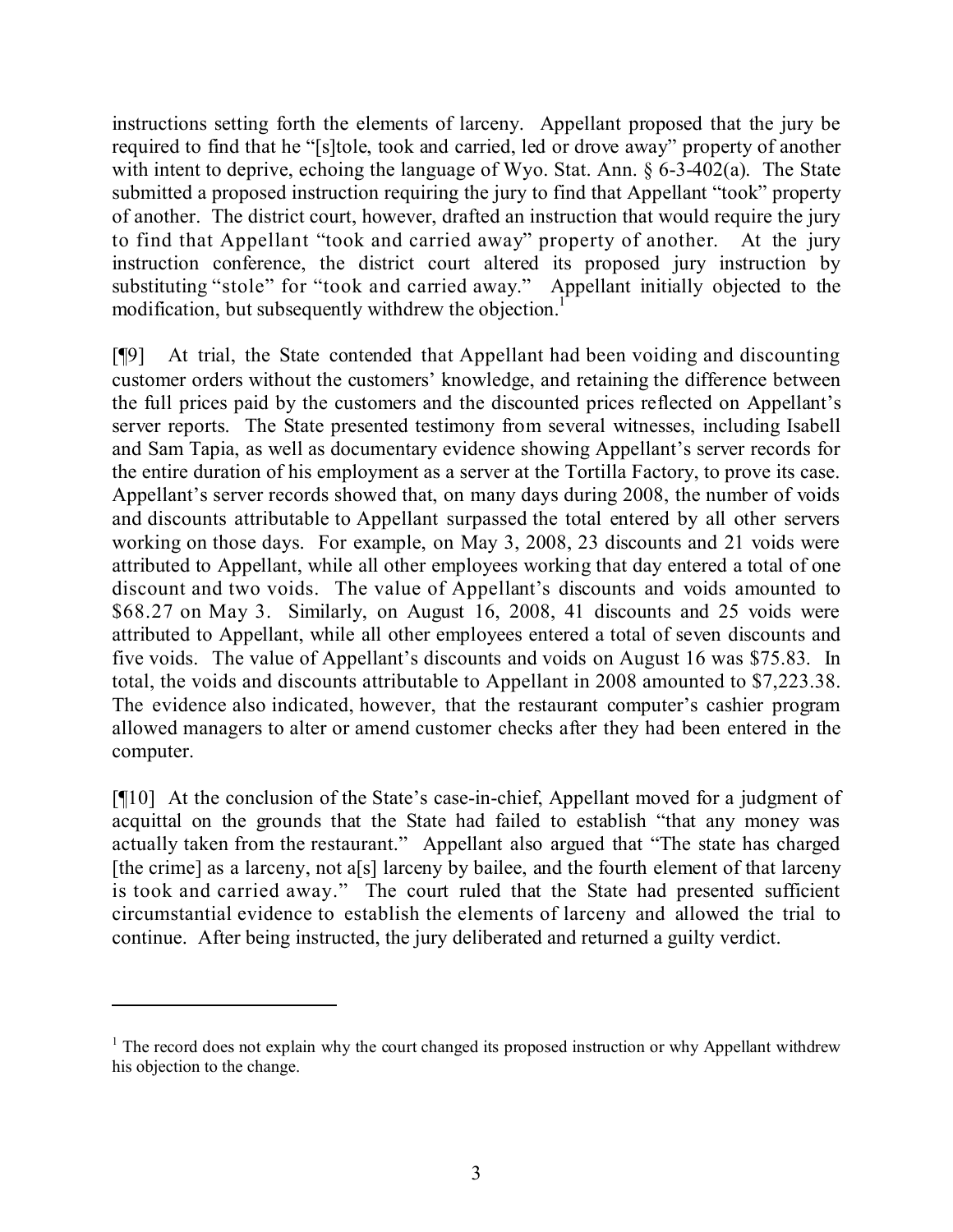[¶11] The district court sentenced Appellant to three to five years of imprisonment, and suspended that term of incarceration in favor of seven years of supervised probation. Appellant did not initially appeal his conviction and sentence, but subsequently petitioned this Court for a Writ of Certiorari to reinstate his right to take a direct appeal. We granted the petition in part and remanded the matter to the district court with instructions to hold a hearing on whether Appellant's trial counsel was ineffective in failing to perfect a timely appeal. After a hearing, the district court concluded that Appellant's counsel was ineffective. Upon review of the district court's decision, we granted Appellant's petition in full and restored Appellant's right to appeal from the judgment. This appeal followed.

# *DISCUSSION*

[¶12] Appellant was convicted of felony larceny under Wyo. Stat. Ann. § 6-3-402(a). In order to place the following discussion in context, we begin by noting that the crime of larceny, in its ordinary form, is separate and distinct from the crime of larceny by bailee under Wyoming statute, notwithstanding the fact that the crimes share the same statutory appellation.<sup>2</sup> The crimes are separately defined in Wyo. Stat. Ann.  $\S$  6-3-402 as follows:

# **§ 6-3-402. Larceny; livestock rustling; theft of fuel; penalties.**

(a) A person who steals, takes and carries, leads or drives away property of another with intent to deprive the owner or lawful possessor is guilty of larceny.

(b) A bailee, a public servant as defined by W.S. 6-5-  $101(a)(vi)$  or any person entrusted with the control, care or custody of any money or other property who, with intent to steal or to deprive the owner of the property, converts the property to his own or another's use is guilty of larceny.

[¶13] In Appellant's first issue, he contends that the district court erred in failing to include the elements of "taking" and "carrying" in the jury instruction setting forth the elements of larceny. At trial, the district court instructed the jury that in order to convict Appellant, it must find that the following elements had been established beyond a

. . .

<sup>&</sup>lt;sup>2</sup> Wyo. Stat. Ann. § 6-3-402(d) provides that "Conduct denoted larceny in this section constitutes a single offense embracing the separate crimes formerly known as larceny, larceny by bailee or embezzlement."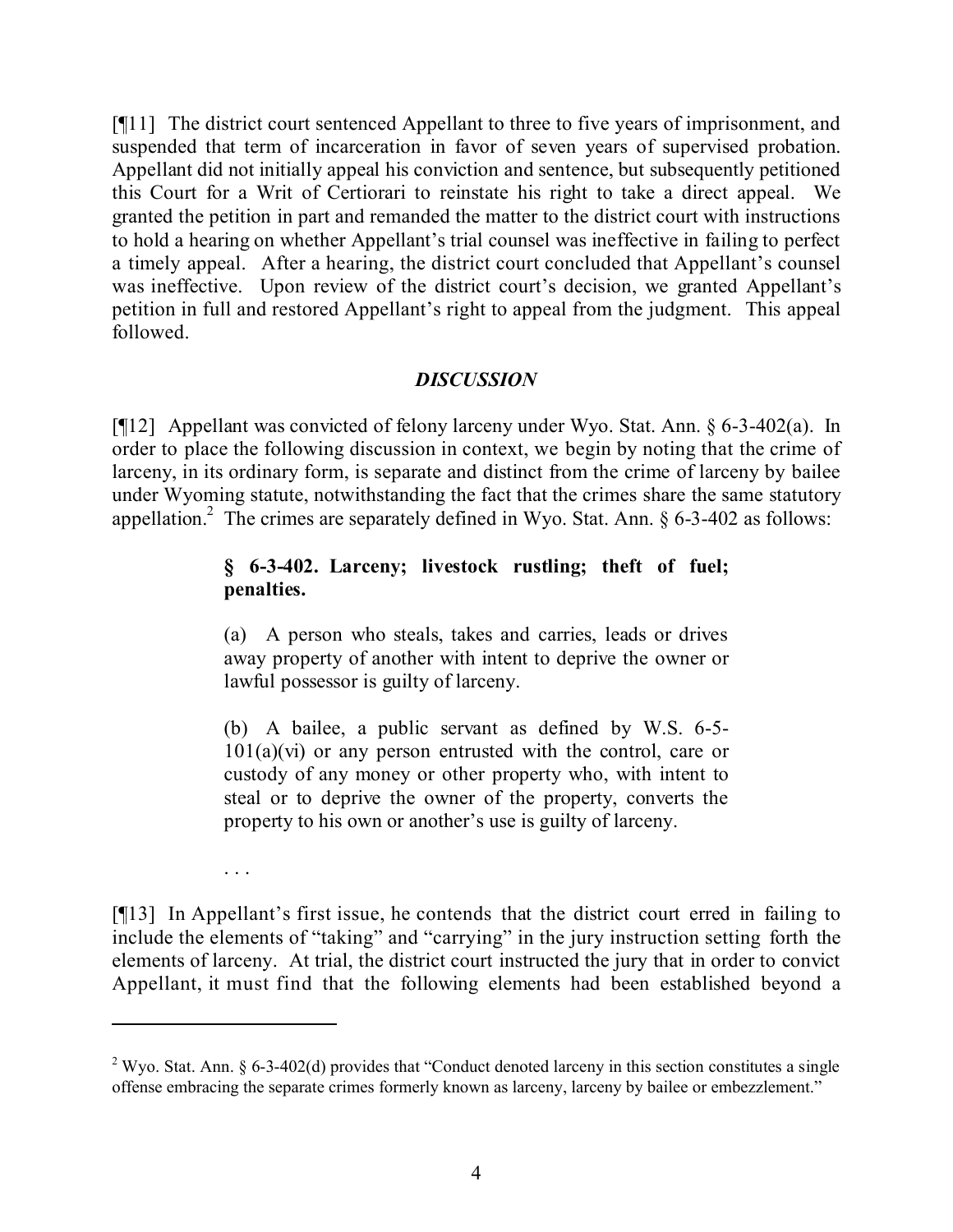reasonable doubt:

- 1. On or between January 1st, 2006 and November 17th, 2008;
- 2. In Laramie County, Wyoming
- 3. The Defendant, Francisco Xavier Guerrero
- 4. *Stole*;
- 5. Property of another, money belonging to the Tortilla Factory, of a value greater than One thousand dollars  $($1,000.00);$
- 6. With intent to deprive Tortilla Factory, the owner or lawful possessor.

(Emphasis added.) Because Appellant did not object to the jury instruction at trial, both parties evaluate the instruction under a plain error analysis, as directed by our decision in *Granzer v. State*, 2008 WY 118, ¶ 9, 193 P.3d 266, 269 (Wyo. 2008) (To demonstrate plain error an appellant must show (1) the record clearly reflects the incident urged as error, (2) a violation of a clear and unequivocal rule of law, and (3) that the appellant was materially prejudiced by the denial of a substantial right.). The parties do not dispute that the alleged error is clearly identified in the record. Further, in light of our precedent holding that "taking" and "carrying" are elements of larceny, the State concedes that the omission of these elements from the jury instructions violated an unequivocal rule of law. *See, e.g., Jones v. State*, 2011 WY 114, ¶ 15, 256 P.3d 527, 533 (Wyo. 2011); *Javorina v. State*, 2008 WY 35, ¶ 15, 180 P.3d 205, 208-09 (Wyo. 2008); *Mendicoa v. State*, 771 P.2d 1240, 1243-44 (Wyo. 1989); *Repkie v. State*, 583 P.2d 1272, 1273 (Wyo. 1978); *Murdock v. State*, 351 P.2d 674, 678 (Wyo. 1960). According to the State, however, the error did not cause prejudice to Appellant because the evidence of Appellant's guilt was "overwhelming." *See Granzer*, ¶ 13, 193 P.3d at 270-71.

[¶14] We need not decide whether the instructional error was prejudicial to Appellant, however, because we find that Appellant's second issue, regarding the sufficiency of the evidence, is dispositive. In reviewing the sufficiency of the evidence, we apply the following standard of review:

> [W]e examine and accept as true the State's evidence and all reasonable inferences which can be drawn from it. We do not consider conflicting evidence presented by the defendant. We do not substitute our judgment for that of the jury; rather, we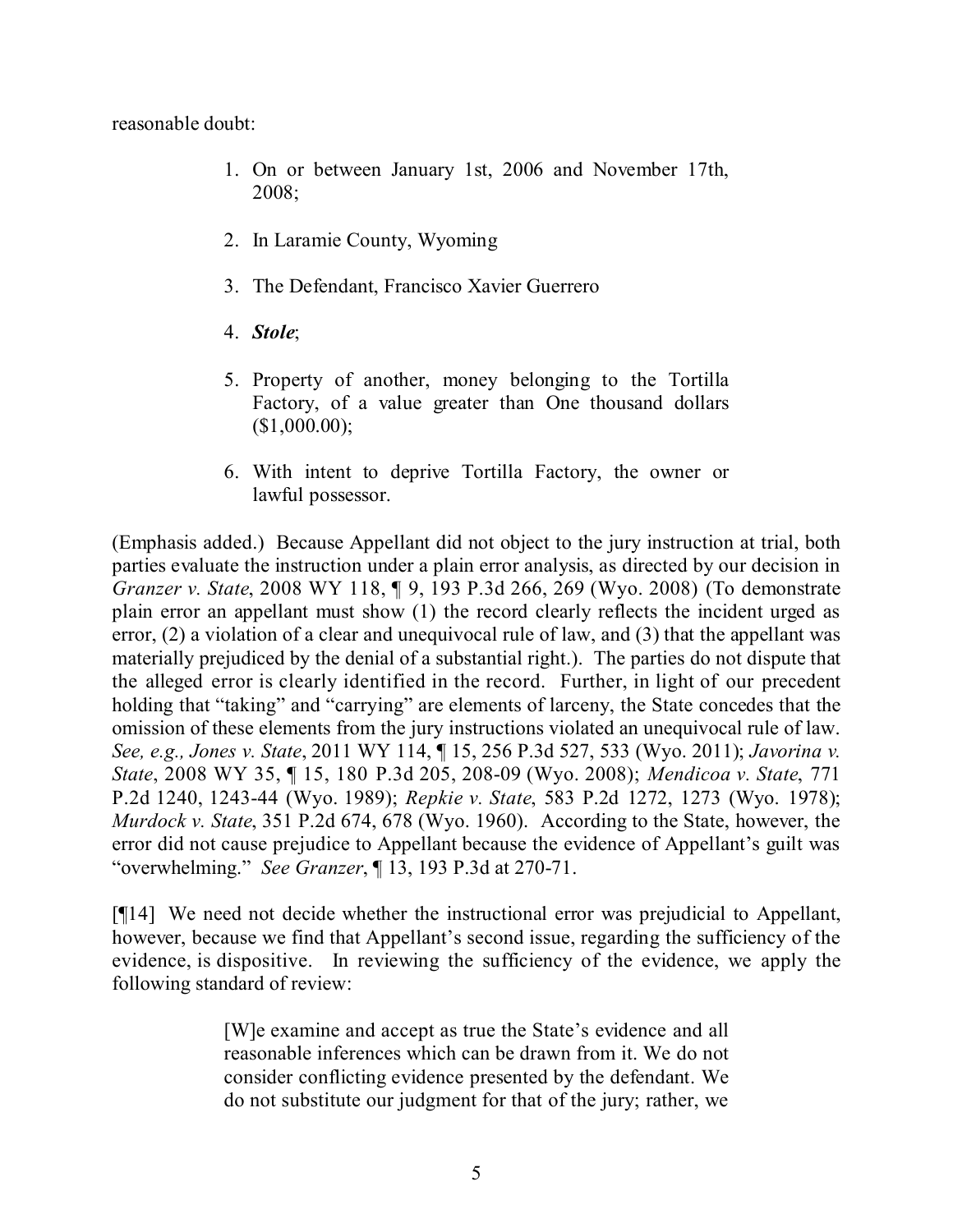determine whether a jury could have reasonably concluded each of the elements of the crime was proven beyond a reasonable doubt. This standard applies whether the supporting evidence is direct or circumstantial.

*Anderson v. State*, 2009 WY 119, ¶ 6, 216 P.3d 1143, 1145 (Wyo. 2009).

[¶15] In determining whether the evidence was sufficient to convict Appellant of larceny under Wyo. Stat. Ann. § 6-3-402(a), we look to the meaning of the taking, or "caption," and carrying, or "asportation," elements of larceny as established under common law and Wyoming precedent. At common law, larceny was committed when one person misappropriated another's property by means of taking it from his possession without his consent. 3 Wayne R. LaFave, *Substantive Criminal Law* § 19.1(a), at 57 (2d ed. 2003). "The principal factor which limited the scope of larceny was the requirement that the thief must take it from the victim's possession; larceny requires a 'trespass in the taking,' as the matter is often stated." *Id.*; *see also* 50 Am. Jur. 2d *Larceny* § 3, at 15 (2006) ("Larceny is an offense against a person's right of property, or, stated alternatively, a criminal trespass upon the right of possession.") (footnote omitted). As the common law developed, the crime of larceny was expanded to encompass a broader range of misappropriations, but the rule limiting larceny to "trespassory" takings was retained. LaFave,  $\S$  19.1(a), at 57. Larceny's requirement of a "trespass in the taking" meant that "one, [who was] already in lawful possession of another's property, who converted it to his own use with intent to deprive the owner of it, committed no trespass in the taking and so could not be guilty of larceny." *Id.*, § 19.6(a), at 99.

[¶16] In order to close the loophole in the definition of larceny, caused by incorporation of the element of trespass, embezzlement and larceny by bailee statutes were enacted to criminalize the misappropriation of property by a person entrusted with that property. *Id.*; *see also State v. Weaver*, 359 N.C. 246, 252-53, 607 S.E.2d 599, 602-03 (N.C. 2005) (noting that the crime of embezzlement was created by statute "to ensure uniform results in similar cases by extending the common law of larceny to most circumstances in which the defendant initially came to possess the stolen property without trespass," and that "no subsequent enactment vitiated the distinction that the embezzlement statute criminalized non-trespassory takings and larceny remained the proper action in all other cases"); *see also State v. Russell*, 265 S.W.2d 379, 380 (Mo. 1954) (noting that embezzlement statutes were created "to obviate defects in the law of larceny for the misappropriation of another's property without a trespass"). Unfortunately, as one well-respected treatise on criminal law has recognized, the legislative solution has had unintended consequences:

> [T]he fact . . . that the borderlines between the three crimes [of larceny, embezzlement, and false pretenses] are thin and often difficult to draw, gave rise to a favorite indoor sport played for high stakes in our appellate courts: A defendant,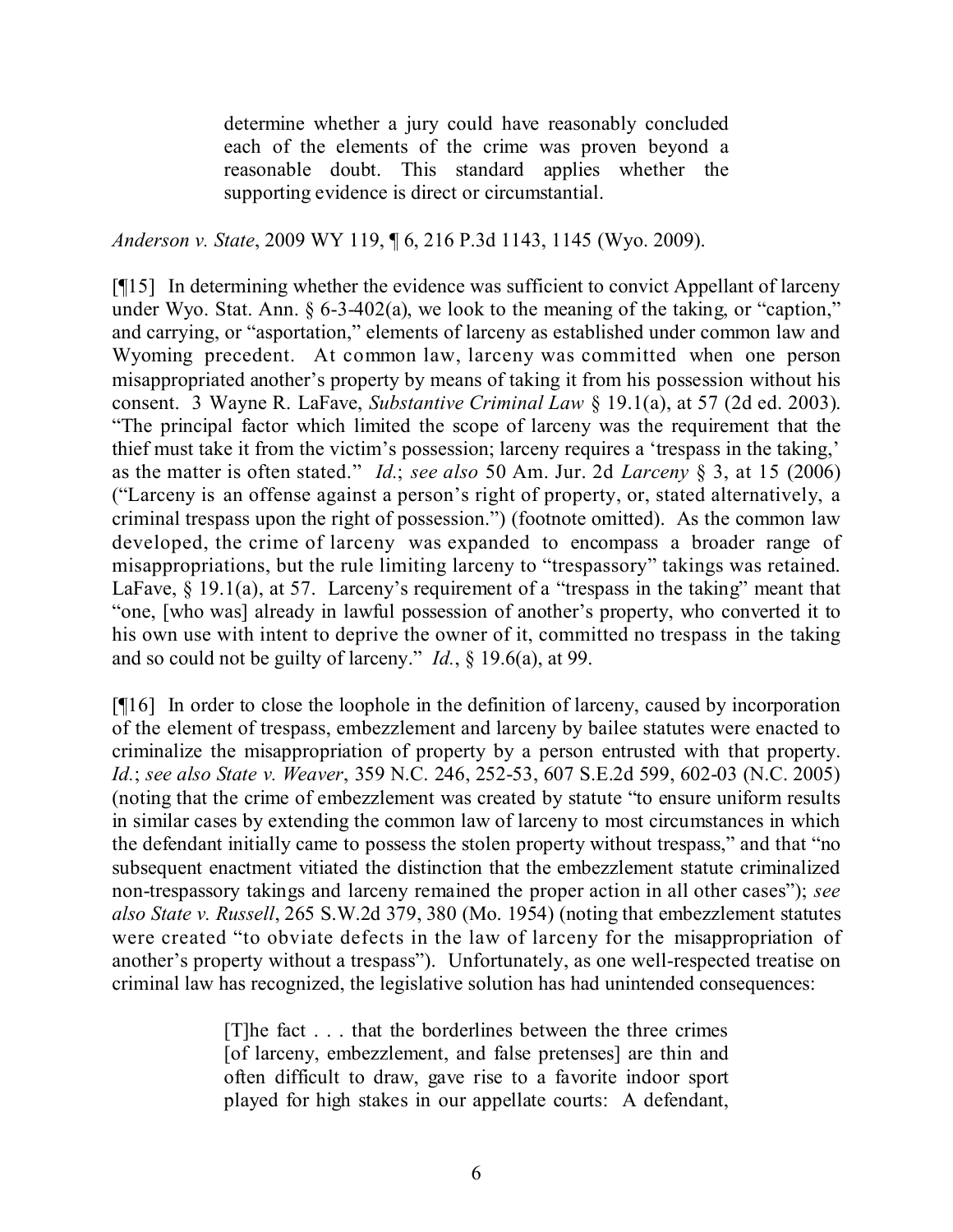convicted of one of the three crimes, claimed on appeal that, though he is guilty of a crime, his crime is one of the other two. Sometimes this pleasant game was carried to extremes: A defendant, charged with larceny, is acquitted by the trial court (generally on the defendant's motion for a directed verdict of acquittal) on the ground that the evidence shows him guilty of embezzlement. Subsequently tried for embezzlement, he is convicted; but he appeals on the ground that the evidence proves larceny rather than embezzlement. The appellate court agrees and reverses the conviction.

LaFave, § 19.8, at 141 (footnote omitted).

[¶17] In response to the difficulties in applying separately defined forms of larceny to misappropriations of property, a majority of states have abolished the distinctions between the various forms of larceny in favor of a single crime, usually referred to as "theft." *See Id.*, § 19.8(c), at 145. Following the Model Penal Code, some state codes define theft as the "exercise of unlawful control over" the property of another. MPC 223.2(1); Ark. Code Ann. § 5-36-103(a); N.J.S.A. § 2C:20-3; 18 Pa.C.S.A. § 3921(a). Nonetheless, in Wyoming, the crimes of larceny and larceny by bailee remain distinct offenses requiring proof of different elements, and we are bound to apply the definitions of these crimes as set forth by our legislature, and as interpreted by Wyoming and common law precedent. *See Stapleman v. State*, 680 P.2d 73, 75 (Wyo. 1984) (setting forth the elements of larceny by bailee under former Wyo. Stat. Ann. § 6-7-303 (1977)). With this statutory framework in mind, we turn to the issues presented in this appeal.

[¶18] The distinction between larceny and embezzlement, namely, the element of lawful possession, was first recognized in Wyoming in the territorial case of *McCann v. United States*, 2 Wyo. 274, 292-93 (1880):

> Embezzlement at the common law is the fraudulent misappropriation by a person occupying a fiduciary relation, of portable property which he has received into his possession under it; the misappropriation constitutes a breach of the trust. It is there a misdemeanor in the case of public officers in respect to the property entrusted to them. With that exception it exists, as an offense, altogether by statute; consists of common law embezzlement, applied only to the property and trust, which the statute designates, is an extension of the common law only to those cases. Larceny is the fraudulent taking and carrying away of the personal property of another from his possession. *The offenses are alike, in that they are committed by the tortious taking, without the consent of the*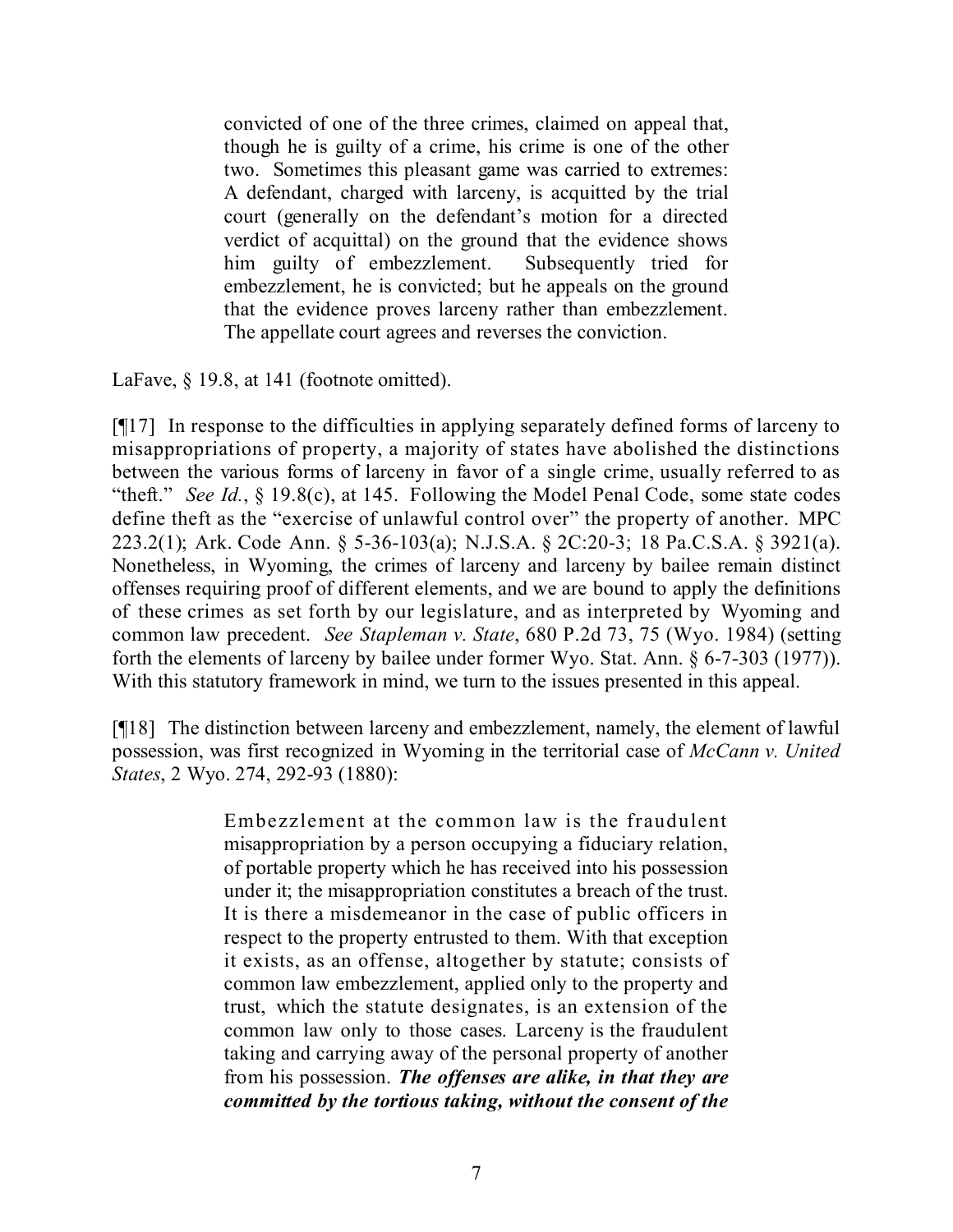*party to whom the property belongs; in the former upon the possession of the offender, not involving a trespass; in the latter upon that of the other party, involving a trespass; hence the offenses are radically different; and the facts which constitute the one, cannot be employed to establish the other. The two offenses are legal ideas founded on, and drawn from fixed and peculiar elements of fact.*

(Emphasis added.) The Wyoming Criminal Code has consolidated the crimes of embezzlement under former Wyo. Stat. Ann. § 6-7-310 (1977), and larceny by bailee under former Wyo. Stat. Ann. § 6-7-303 (1977), into a single crime set forth in current Wyo. Stat. Ann. § 6-3-402(b). Nonetheless, as noted above, the crimes of larceny and larceny by bailee remain separate offenses under Wyo. Stat. Ann. § 6-3-402. In recognition of this fact, we have noted that "The law of theft and larceny has been recodified and its language has been simplified, but proof of the specific crime charged must still be made and tested against the beyond-a-reasonable-doubt standard." *Lahr v. State*, 840 P.2d 930, 933 (Wyo. 1992). Further, subsequent to the consolidation of the larceny by bailee and embezzlement statutes, we have indicated that the difference between larceny and larceny by bailee is "that to prove unlawful conversion by a bailee the State need not prove a trespassory taking." *Wells v. State*, 613 P.2d 201, 204 (Wyo. 1980). Accordingly, in Wyoming, whether the criminal act constitutes a "taking" under Wyo. Stat. Ann. § 6-3-402(a), or a "conversion" under Wyo. Stat. Ann. § 6-3-402(b), remains critical to distinguishing between the crimes of larceny and larceny by bailee.

[¶19] We note that the element of lawful possession continues to distinguish a "conversion" from a "taking" in other jurisdictions as well:

> The distinction between stealing and conversion turns on how possession is obtained. One who gains possession of property by wrongfully taking it from another steals. *Morissette* [*v. United States*], 342 U.S. [246,] 271[, 72 S.Ct. 240, 254, 96 L.Ed. 288 (1952)]. One who comes into possession of property by lawful means, but afterwards wrongfully exercises dominion over that property against the rights of the true owner, commits conversion. *Morissette*, 342 U.S. at 272; *United States v. May*, 625 F.2d 186, 192 (8th Cir. 1980) (quoting Restatement (Second) of Torts § 228). There is no way in which both offenses can be committed by the same person involving the same property at the same time for the simple reason that one cannot wrongfully take property and still come into possession of it in a lawful manner.

*United States v. Hill*, 835 F.2d 759, 764 (10th Cir. 1987); *see also Weaver*, 359 N.C. at